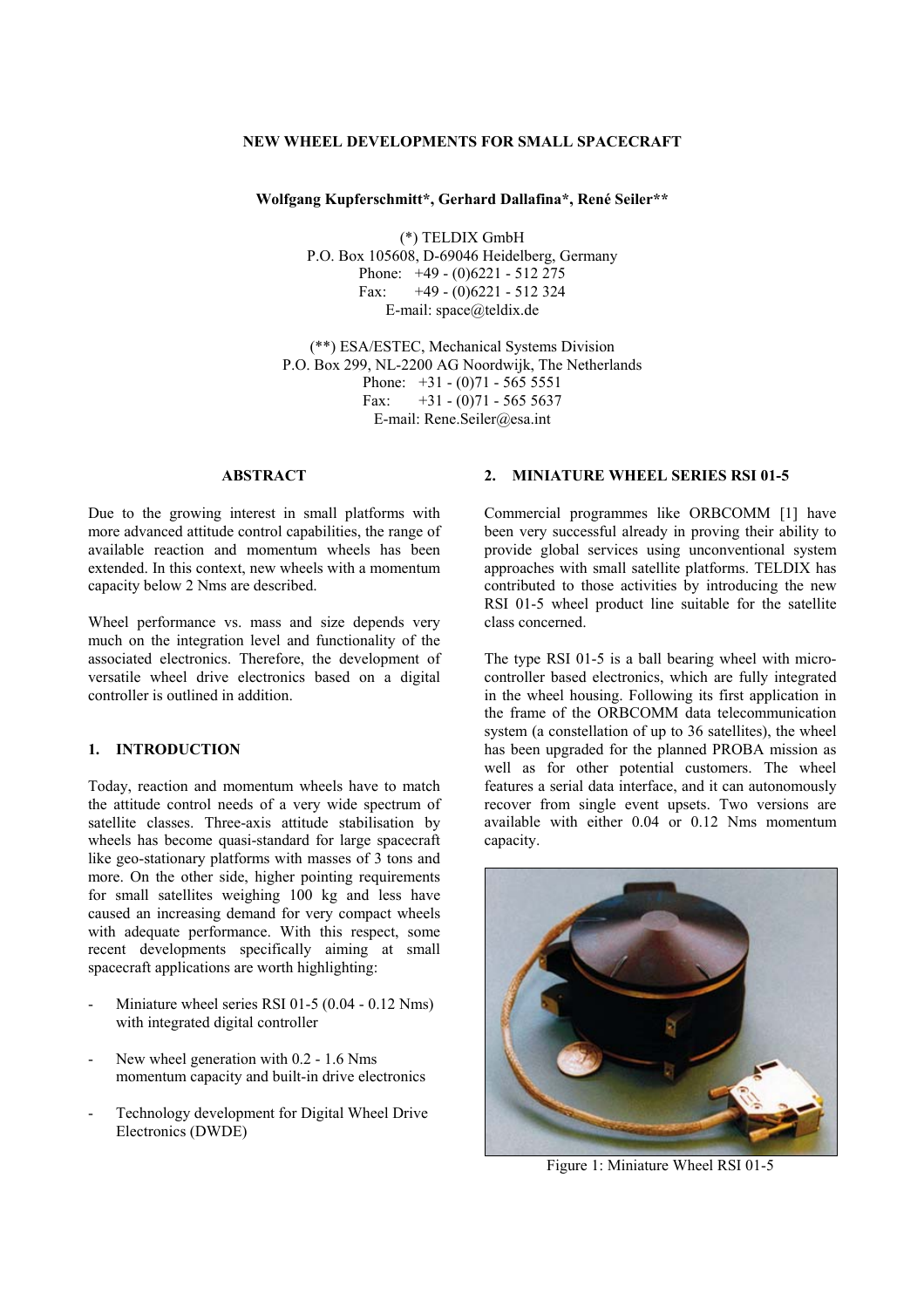The main performance characteristics of type RSI 01- 5/28 as used for PROBA are summarised in the following table:

| Parameter                | RSI 01-5/28 Performance        |
|--------------------------|--------------------------------|
| Angular Momentum         | $0.12$ Nms                     |
| Oper. Speed Range        | $\pm$ 2800 rpm                 |
| <b>Reaction Torque</b>   | $\pm$ 5 mNm                    |
| Dimensions               | Diameter 95 mm                 |
|                          | Height 102 mm                  |
| Mass                     | $< 0.7$ kg (incl. electronics) |
| <b>Supply Voltage</b>    | 20 V, 5 V DC                   |
| Power Consumption        | $< 2 W$ (steady-state          |
|                          | (a) nominal speed)             |
|                          | $<$ 4 W (max. torque           |
|                          | (a) nominal speed)             |
| Signal Interfaces        | <b>RS 485</b>                  |
| <b>Telemetry Data</b>    | Speed, Torque                  |
|                          | <b>Motor Current</b>           |
|                          | Inner Temperature              |
| <b>Operational Modes</b> | Speed loop                     |
|                          | Torque loop                    |
|                          | Standby                        |
| Temperature Range        | $-20 + 60$ °C (operating)      |
|                          | $-35+70$ °C (non-oper.)        |
| Random Vibration         | 14.9 g rms (qual. level)       |
| In-Orbit Lifetime        | 5 years                        |

Table 1: RSI 01-5/28 Performance Data

PROBA is a technology demonstration mission by ESA to validate new concepts for spacecraft autonomy [2]. The satellite's main dimensions are 600x600x800 mm, and it has a mass of about 100 kg. Four reaction wheels are used in combination with four magneto-torquers for wheel off-loading. They are depicted in Figure 2. One of PROBA's equipment panels, carrying the reaction wheels in the upper left corner, is shown in Figure 3.



Figure 2: PROBA Wheels and Magneto-Torquers (Courtesy ESA/Verhaert)



Figure 3: PROBA Equipment Panel (Courtesy ESA/Verhaert)

The qualification and acceptance testing of the PROBA wheels has been successfully completed already.

# **3. NEW GENERATION OF SMALL WHEELS**

The wheel generation  $0.2 - 1.6$  Nms is combining the advantages of the space proven wheel series RSI 01-5 and RSI 4. It is targeted at Low Earth Orbit (LEO) and Medium Earth Orbit (MEO) satellites with launch masses up to a few hundreds of kilograms.

The wheel contains built-in drive electronics with a simple, but reliable signal interface for analog torque command and analog/bi-level telemetry.

The requirements on the in-orbit lifetime for this category of wheels are expected to be five years typically. Due to a modular design of the stator-rotor assembly, even an operational lifetime up to 15 years can be covered by optionally implementing the flight proven bearing unit of the wheel series RSI 4. This approach allows to offer wheel products at an attractive price for different categories of missions.

By modifying the rotor mass and/or the rotor speed, both angular momentum storage and power consumption are adaptable to customers' needs.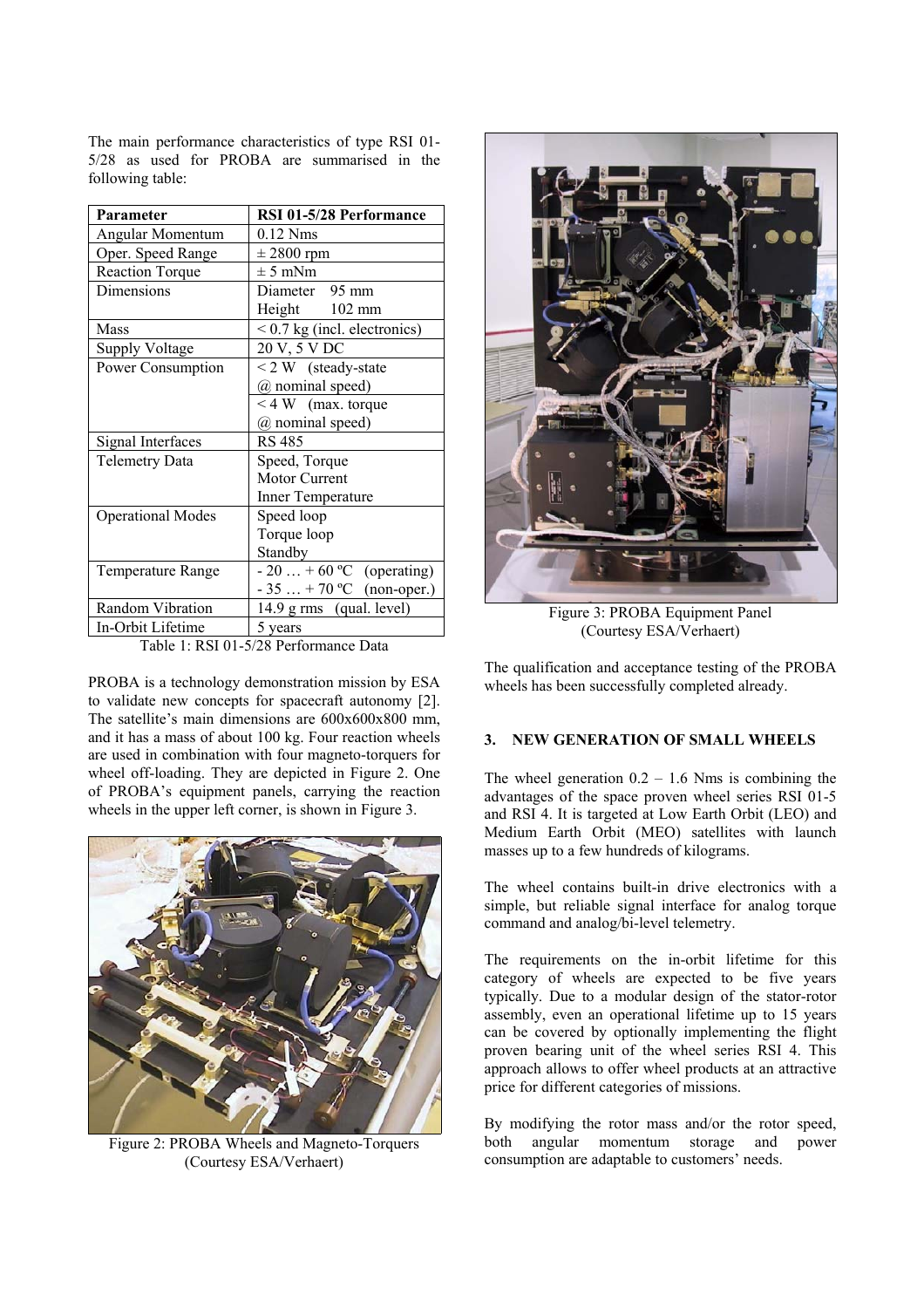All models of the generation  $0.2 - 1.6$  Nms can be either used as reaction or as momentum wheels.



Figure 4: Prototype of the New Wheel Generation  $0.2 - 1.6$  Nms (top cover removed)

In Figure 4, a first model of the new wheel generation is shown. The rotor assembly is surrounded by the lower part of the housing, which is also containing the drive electronics.

Table 2 below summarises the main characteristics of the specific wheel type RSI 04-25/60, which is representative for the new generation:

| Parameter             | RSI 04-25/60 Performance          |
|-----------------------|-----------------------------------|
| Angular Momentum      | $0.4$ Nms                         |
| Oper. Speed Range     | $\pm 6000$ rpm                    |
| Motor Torque          | $\pm$ 25 mNm                      |
| Loss Torque           | $< 7$ mNm                         |
| Dimensions            | Diameter 160 mm                   |
|                       | Height 85 mm                      |
| Mass                  | $\leq$ 1.7 kg (incl. electronics) |
| <b>Supply Voltage</b> | 22  37 V DC                       |
| Power Consumption     | $\leq 8$ W (steady-state          |
|                       | @ nominal speed)                  |
|                       | $\leq$ 24 W (max. torque          |
|                       | (a) nominal speed)                |
| Signal Interfaces     | Torque command: analog            |
|                       | Motor torque (TM): analog         |
|                       | Speed measurement: digital        |
| Temperature Range     | $-25+75$ °C                       |
|                       | (qualification/protoflight)       |
| In-Orbit Lifetime     | $>$ 5 years                       |

Table 2: RSI 04-25/60 Performance

# **4. DIGITAL WHEEL DRIVE ELECTRONICS**

In order to enhance the performance and the control capabilities of wheels for future applications, the development of a versatile digital controller package is currently pursued.

The Digital Wheel Drive Electronics (DWDE) can be mated with the "analog core" of various wheel sizes.

In response to a wider spectrum of customer needs, such concept will enable a versatile electronics architecture, for instance with respect to:

- different data interfaces and protocols
- different requirements on the telemetry data to be provided by the wheel
- different levels of wheel control loop sophistication
- improved failure recovery modes, e.g. concerning the protection against radiation effects
- different reliability levels for the selection of components

The main parameters of the target wheel class for the DWDE are given in Table 3.

| <b>Wheel Parameter</b>                                            | <b>Target Range</b> |  |
|-------------------------------------------------------------------|---------------------|--|
| Angular Momentum                                                  | $0.44$ Nms          |  |
| Max. Reaction Torque                                              | $575$ mNm           |  |
| Max. Speed                                                        | $\pm$ 3000 rpm      |  |
| Speed Loop Band Width                                             | $0.5$ 2 rad/s       |  |
| $T_2$ kla $\mathcal{D}$ . Diaital WDE.<br>Whool Dorformongo Dange |                     |  |

Table 3: Digital WDE - Wheel Performance Range

In comparison with conventional wheel drive electronics, more powerful data processing resources are provided directly at wheel level, which can reduce the performance demands on centralised attitude control computer systems. Again, such considerations might be particularly relevant for small spacecraft.

Using the basic electronics concept of the miniature wheel RSI 01-5 (see paragraph 2) as a reference, a number of design improvements and additional features have been implemented during the DWDE development, among others:

- Modular design in order to guarantee compatibility with existing and future wheels and the corresponding type of analog wheel drive electronics in a cost-efficient way
- Control loop enhancement by re-designing the functional blocks associated with the pulse width modulation (PWM) and with the motor current sensing
- Additional operation mode, the so-called "current mode", in which the DWDE is set to behave like conventional analog electronics at the external interfaces